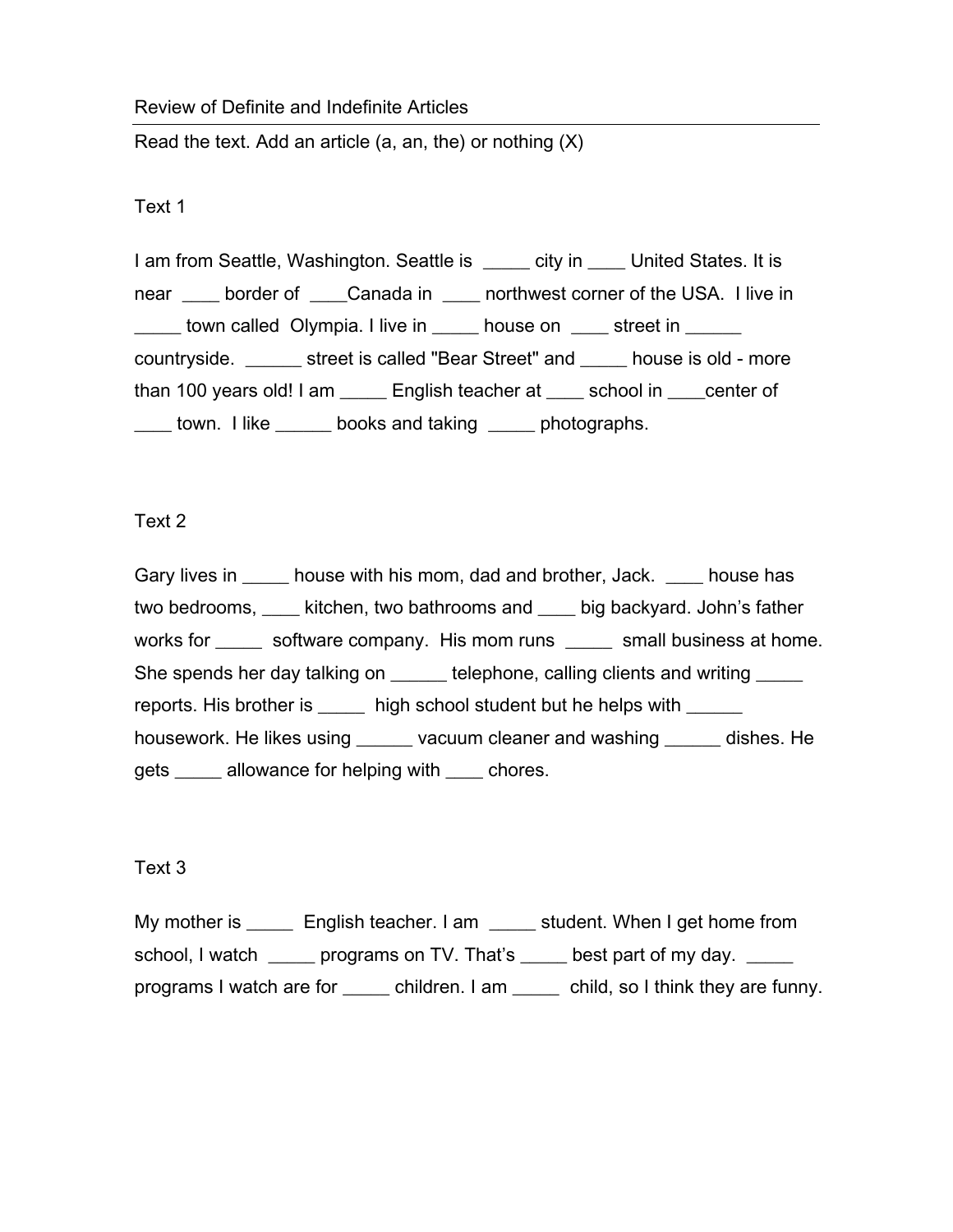Dear Chris,

I arrived at \_\_\_\_\_ airport in Victoria on time! director of my school was waiting for me with \_\_\_\_\_\_ sign. \_\_\_\_\_ sign said, "Welcome to Victoria, Jean-Pierre!" I was \_\_\_\_\_ little embarrassed, but it was such \_\_\_\_\_\_ nice welcome. After we got \_\_\_\_\_ suitcases, he drove me to \_\_\_\_\_ apartment that had been rented for me.

I can't believe how big equilibary apartments in this city are. I have two bedrooms, \_\_\_\_\_ kitchen, \_\_\_\_\_ bath, and \_\_\_\_\_ living room all to myself. I wish I had car, because public transportation in this city is not so good. It takes me about \_\_\_\_\_ hour to go to \_\_\_\_\_ school by bus. Victoria is \_\_\_\_\_ small city, so \_\_\_\_\_ traffic isn't too bad. And \_\_\_\_\_ roads here are nice and wide.

\_\_\_\_\_ classes which I'm taking are all excellent. I've gotten to know most of \_\_\_\_\_ other foreign students. Most of them are from \_\_\_\_\_ Asian countries, but \_\_\_\_\_ few are from Europe. Well, I'd better "hit \_\_\_\_\_ books" as Canadians say. Please write me soon, I miss \_\_\_\_\_ French food!

Bye bye,

Jean

Text 5

He told me that he once met alien from space. This alien didn't need oxygen to live. It didn't have nose. That's hard story to believe. I'm not sure he was telling me truth. Maybe he isn't so honest, after all.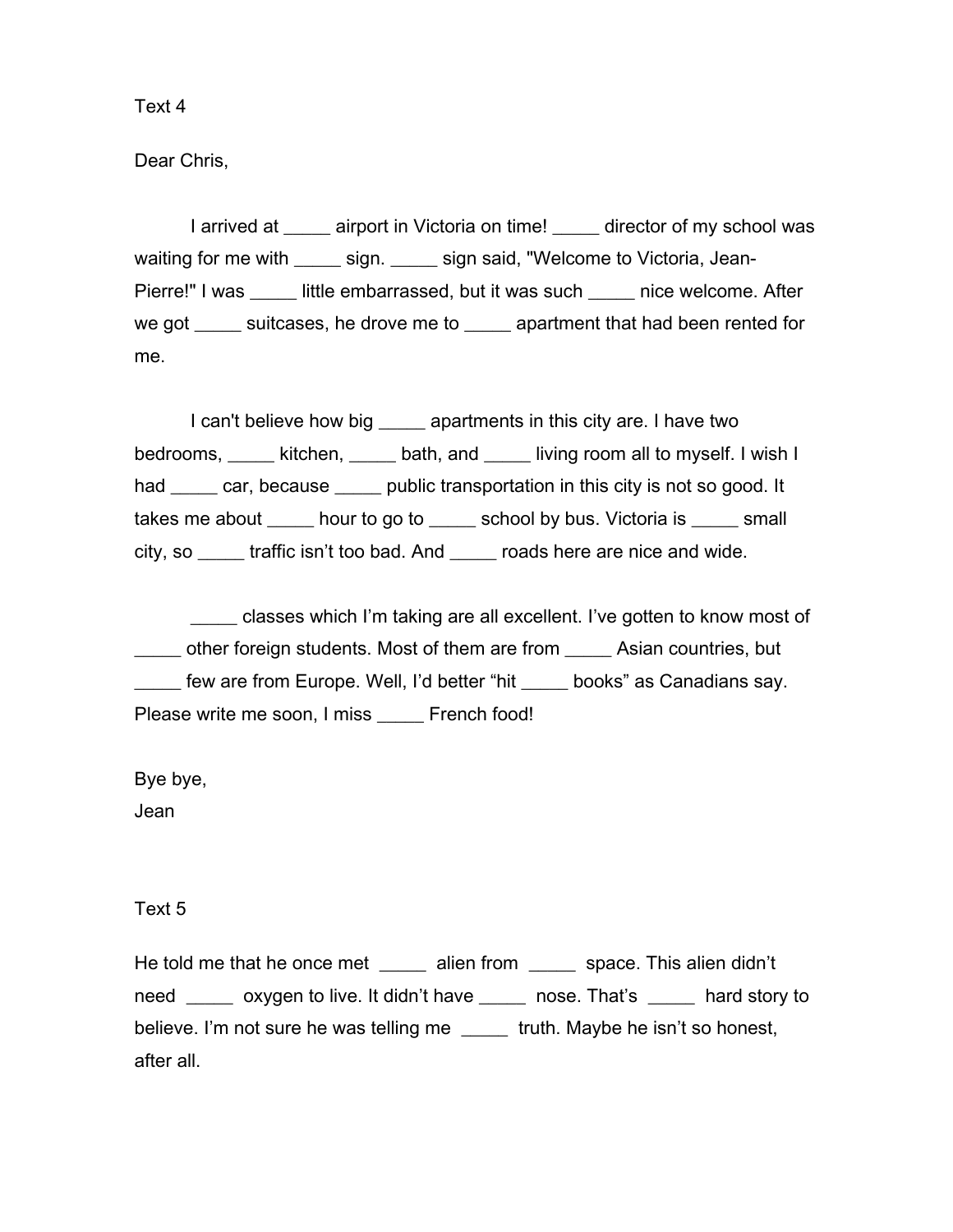### Text 1

I am from Seattle, Washington. Seattle is A city in THE United States. It is near THE border of  $X$  Canada in THE northwest corner of the USA. I live in  $A$  town called Olympia. I live in  $\underline{A}$  house on  $\underline{A}$  street in THE countryside. THE street is called "Bear Street" and THE house is old - more than 100 years old! I am AN English teacher at A school in  $THE$  center of  $\_\_\_$  town. I like X books and taking X photographs.

# Text 2

Gary lives in A house with his mom, dad and brother, Jack. The house has two bedrooms, A kitchen, two bathrooms and A big backyard. John's father works for A software company. His mom runs A small business at home. She spends her day talking on  $\underline{\text{THE}}$  telephone, calling clients and writing  $\underline{X}$  reports. His brother is  $\underline{A}$ high school student but he helps with THE housework. He likes using THE vacuum cleaner and washing THE dishes. He gets AN allowance for helping with THE chores.

# Text 3

My mother is AN English teacher. I am  $\overline{A}$  student. When I get home from school, I watch  $X$  programs on TV. That's THE best part of my day. THE programs I watch are for  $X$  children. I am  $A$  child, so I think they are funny.